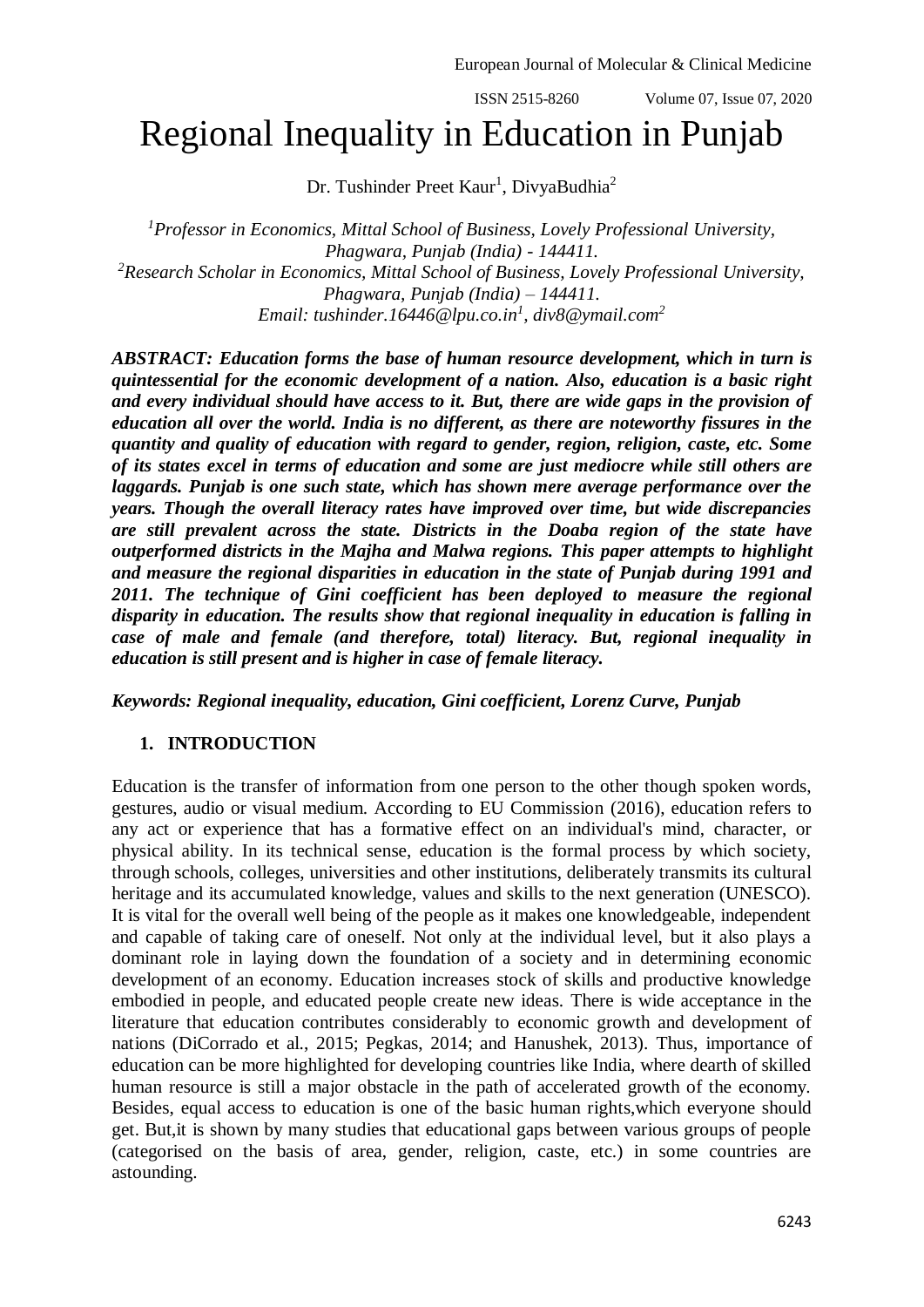ISSN 2515-8260 Volume 07, Issue 07, 2020

Even after more than 70 years of independence, India is still educationally backward. No doubt, we are moving in right direction, but this is insufficient as there are wide variations and discriminations present in the field of education. Literacy rates are also not uniform across Indian states as some states boost of high literacy rates (like Kerala, Maharashtra, etc.) others have low rates (like Bihar, Rajasthan, etc.) while some others have managed to achieve mediocre levels (like Punjab, Haryana, etc.).India can learn as much from itself as it can from other countries because there are a wide variety of performances in educational development among the Indian states. States doing better did early promotion of education and maintained educational equity, while others failed. Punjab is one such state that has failed to uphold equality in educational opportunities to its residents, and result is for all to see. Failure of education system and dearth of employment opportunities have brought the state to the situation of mass exodus of young minds to foreign lands. Youth of Punjab has lost its faith in the states' administration and institutions. This is utterly disappointing and absolutely unhealthy for the society and economy of the state. Massive inequalities exist in the state with regard to education, both gender-wise and region-wise.Though there is improvement in literacy in all the districts across the state, yet there is a clear north-south divide. Districts in the northern part of the state have an edge in terms of literate population over the areas in the southern part. This gap has been impressed upon by other researchers also (e.g., Pushkarna, 2017; and Singh, 2017). This gap has remained there, though somewhat reduced, throughout the period spanning two decadesi.e. from 1991 to 2011. It means some extra efforts are required on the part of the government and society to bring these areas at par with those that are better placed, so that there is more equality in the society. Lost opportunities lead to loss of welfare and demographic dividend. Thus, there is a dire need to reduce gaps in provision of resources and opportunities. For this, it is necessary to know as to where the gaps exist and how much.

#### **2. REVIEW OF LITERATURE**

Though literacy level in Punjab has increased to 75.8 percent in 2011, it slipped from  $16<sup>th</sup>$ rank among all Indian states in 2001 to  $21<sup>st</sup>$  rank in 2011. Thus, it is lagging in the education sector in comparison to other states. Also, there are significant disparities in literacy across the state. Lal (2019) conducted a spatial study on urban-rural differentials in literacy rates in Punjab at district level and found that districts in the northern and north-eastern regions were way ahead than the districts in southern and south-western part of the state. Also, it was observed that there existed a wide gap in literacy rates in urban and rural areas. In a similar study by Kaushik (2018), it was asserted that only four districts, namely Amritsar, Jalandhar, Ludhiana and Patiala, have good levels of literacy due to higher rate of urbanization and better accessibility of education in these areas. In an another study, Pushkarna (2017) also points out that though overall literacy rate in Punjab is rising, but the rate of increase is decreasing over the time. Also, there were vast urban-rural and male-female differentials in literacy rates in the state.Districts in the eastern part of Punjab were having more rural literacy rate than districts in the western part.Further, urban-rural differentials were highly pronounced in Amritsar, Ferozepur, Faridkot, Muktsar, Moga, Bathinda, Mansa and Patiala and lower in Gurdaspur, Kapurthala, Jalandhar, SBS Nagar, Hoshiarpur, Rupnagar, SAS Nagar, Ludhiana and Fatehgarh Sahib. The areas where differential index equalled that to the state averagewere Tarn-Taran, Sangrur and Barnala.Sharmila (2019) on the other hand, did a similar analysis for the state of Haryana and brought to fore the occurrence of towering malefemale differentials in literacy rates. Moreover, district-wise differentials in female literacy rates were stunningly higher than the differentials in male literacy rates. It was asserted that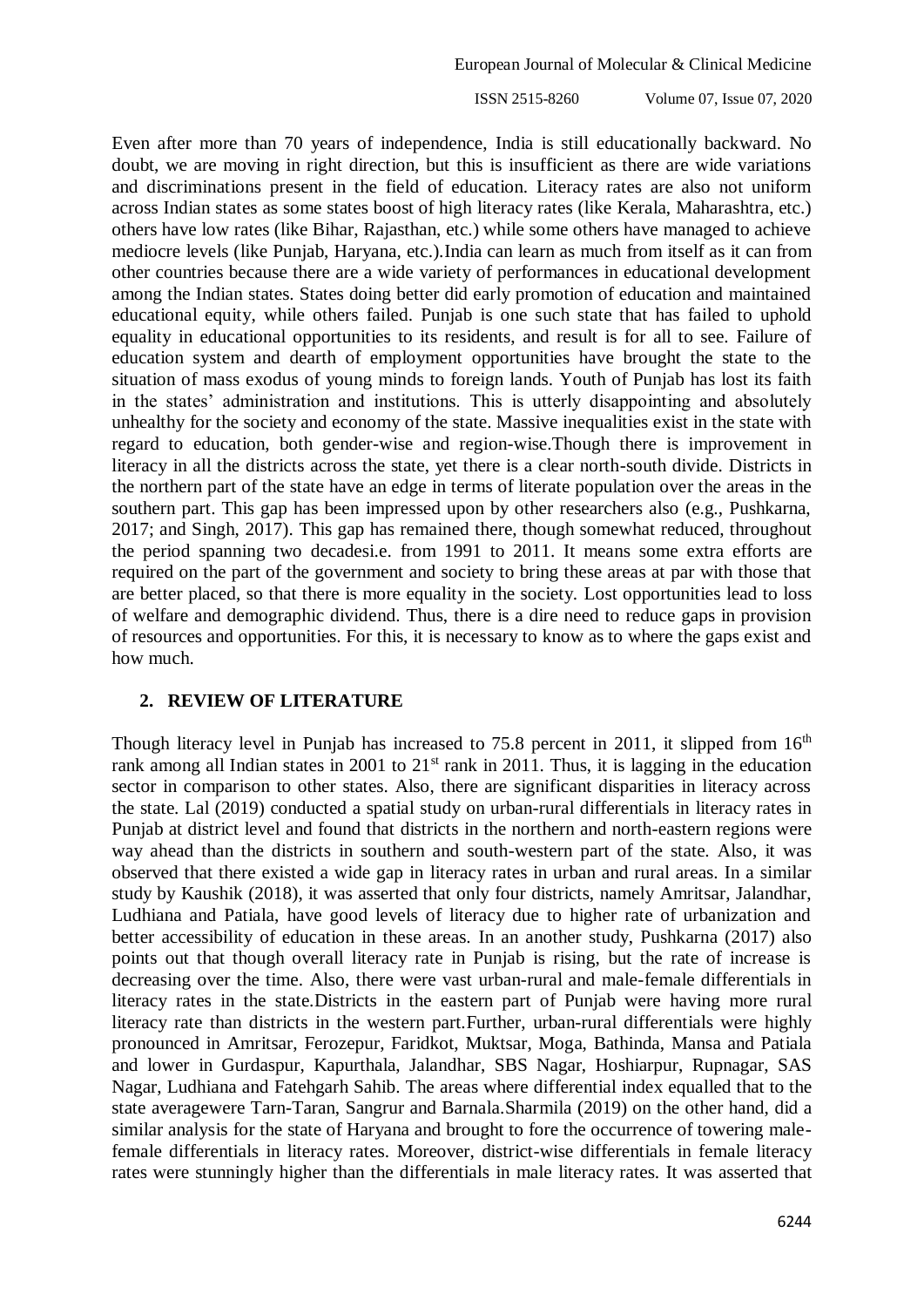European Journal of Molecular & Clinical Medicine

 ISSN 2515-8260 Volume 07, Issue 07, 2020 this was due the patriarchal nature of the society and high discrimination against women in the state. Also, there were much higher differentials in rural literacy levels across the districts in the state as compared to urban literacy levels. Singh (2017) in a study comparing literacy levels in Punjab and Haryana pointed out that both the states had shown good leap in literacy rates over the decades and were comparable in terms of literacy rates in 2011. Also, both were similar in aspect of significant prevalence of spatial and male-female literacy differentials. But, it was found that male-female literacy differential index in Haryana was almost double as compared to that in Punjab.

Thus, the existing literature suggests that regional disparity in literacy in Punjab has not vanished with augmenting literacy rates and this issue needs further probing. This paper attempts to examine the extent of regional inequality in the state of Punjab.

## **3. RESEARCH METHODOLOGY**

Research methodology is a well laid out plan to find a solution to the research problem. It includes all the steps that are associated with research, i.e.defining a research problem, statement of research gap and research questions, formulation of research objectives and hypothesis, describing the type of research, types and sources of research data, data collection method and instrument, scope of the study, technique for data analysis, etc. It is, no doubt, a very detailed and cumbersome procedure, but is of high importance as it forms the foundation of the entire work. A clear-cut and strong methodology makes research incredibly smooth and reliable. There are ample techniques to carry out data analysis and there are numerous measures to know deviations in the data, Gini Index measures relative inequality. Relative inequality is also important and needs to be measured as it fosters violent crimes because it is associated with social strains and the feeling of relative deprivation (Goda, 2016). In this paper, the Gini coefficient has been applied in context of education. Scope of study is the state of Punjab and secondary data for the years 1991, 2001 and 2011 have been taken from various Population Censuses.

## **Objectives**

The main objectives of the study are as follows:

1. To check whether regional disparity in literacy rates in Punjab is time invariant or not

2. To examine the difference in the regional disparity in male and female literacy rates in Punjab

## **Hypothesis**

**H0A :**Regional disparity in literacy rates in Punjab is time invariant

**H0B :**There is no significant difference in the regional disparity in male and female literacy rates in Punjab

## **Gini Co-efficient: Meaning& Calculation**

Gini Index is a principal measure of statistical dispersion. It was developed by Corrado Gini in 1912 to measure income inequality in the economy. But, in modern times it is being used to measure various types of inequalities in the society and the economy, like inequality in use of natural resources, inequality in opportunity; to measure the impact of tax-rate, welfare schemes, etc. (Greselin and Zitikis, 2018). Also, this is being commonly used to measure inequalities in the field of education (e.g., Thomas et.al. 2001; Digdowiseiso, 2010; and Cuaresma et. al. 2012). Inequality in education has measured through different indicators by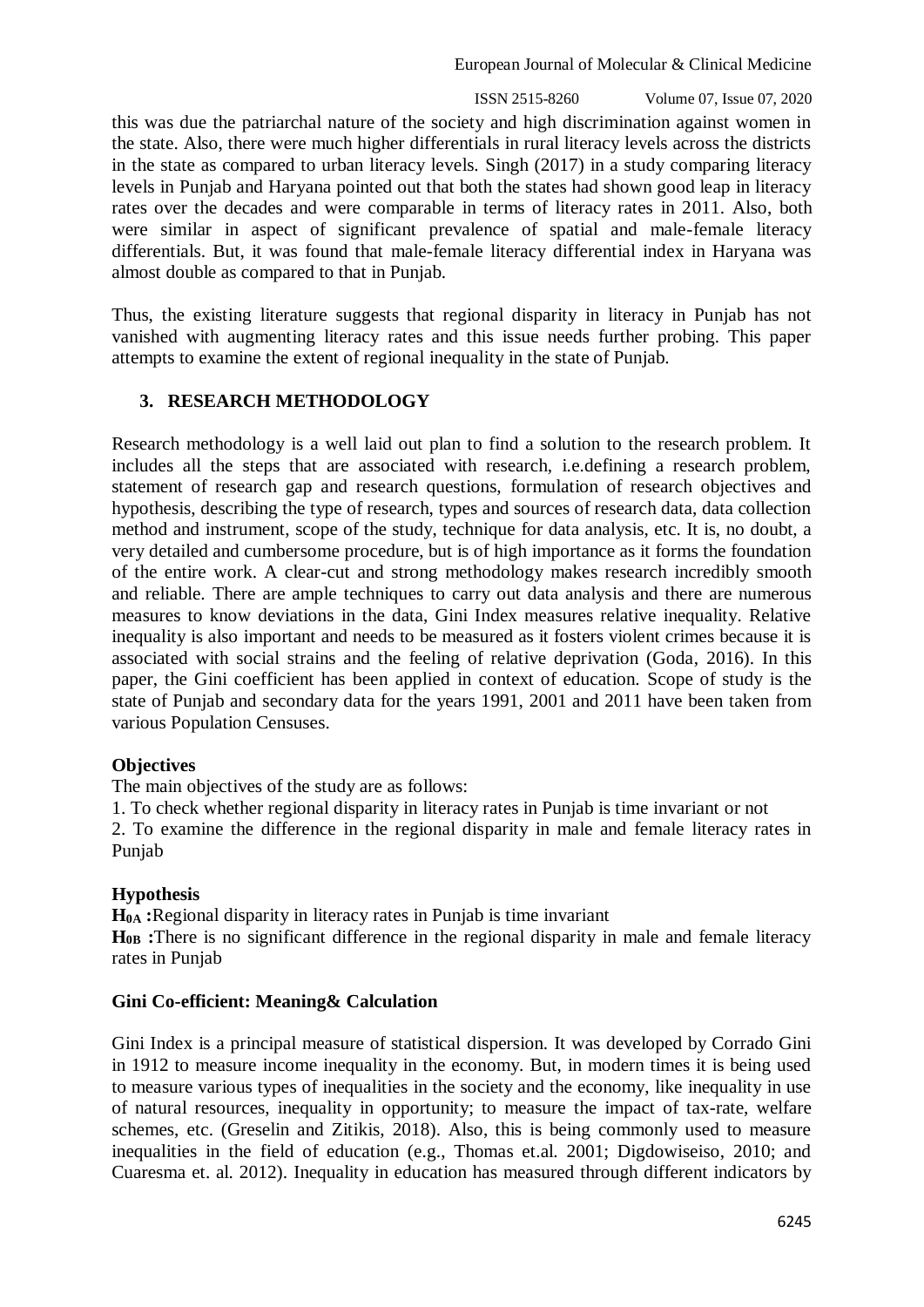European Journal of Molecular & Clinical Medicine

ISSN 2515-8260 Volume 07, Issue 07, 2020

different researcher. Some have used years of schooling (Digdowiseiso, 2010; Cuaresma et. al. 2012; Ziesemer, 2015), enrolment ratios and quality of schooling (Thomas et al. 2001), and literacy rates (Bhakta, 2015).

The computation of the Gini index is based on the Lorenz Curve as its graphical representation. Lorenz curve is a continuous function which results from plotting the cumulative percentage of the population against the cumulative percentage of population with desired characteristic. Area between the forty five-degree line, which is the line of equality and the Lorenz curve, determines the degree of inequality in the distribution. The larger the area the higher is the inequality; and conversely. Gini Coefficient is then calculatedas the ratio between this area and the area of the whole triangle below the "line of equality" (Cuaresma, 2012). Lorenz curve is generally defined for quintiles or deciles (Fellman, 2012). But, in case of large population, any proportion between 0 and 1 can be made andit can be assumedthat the Lorenz curve is continuous and apply calculus to calculate the Gini coefficient (Catalano et. al. 2009). Formula for computing Gini co-efficient is given as:

Gini Co-efficient = 
$$
1 - 2\{0^l\} F(X) dx
$$
}

## **4. RESULTS & INTERPRETATION**

In this section Gini Coefficient has been calculated for total literacy, male literacy and female literacy in the state of Punjab for the years 1991, 2001 and 2011. First of all cumulative percentages of total population and literate population for all the districts in the state have been computed. Then line of equality and Lorenz curve have been plotted by taking cumulative percentage of literate population on vertical axis and cumulative percentage of total population on horizontal axis. Then area under the Lorenz curve has been calculated by the technique of integration: Gini Coefficient =  $1 - 2\{0^1\} F(X) dx$  (Catalano et al., 2009). Gini value closer to zero means higher equality in the distribution whereas, Gini value closer to one implies higher inequality in the distribution. In terms of Lorenz curve, farther the curve from the line of equality, higher is the inequality, and conversely. Similar calculations were then performed for female literacy and male literacy.

| <b>Gini Coefficient for:</b> | 1991  | 2001 | 2011  |
|------------------------------|-------|------|-------|
| <b>Total Literacy</b>        | .33   | 104  | .0684 |
| Female Literacy              | .273  | 1374 | .0904 |
| Male Literacy                | .4514 | 0886 | .0545 |

Table 1: Gini Coefficient for Total, Female & Male Literacy in Punjab (1991-2011)

Source: Self Calculation

The table indicates that Gini co-efficient for literacy has been declining for all the three variables i.e. total, female and male literacy levels in Punjab during 1991 and 2011. This means that inequality is reducing among different districts of the state in terms of literacy. In 1991, inequality in male literacy levels was higher than in female literacy levels. But, in 2011, inequality in female literacy rate is higher than that in male literacy. Thus, disparities still persist in the state in terms of literacy rates, especially in case of its female population.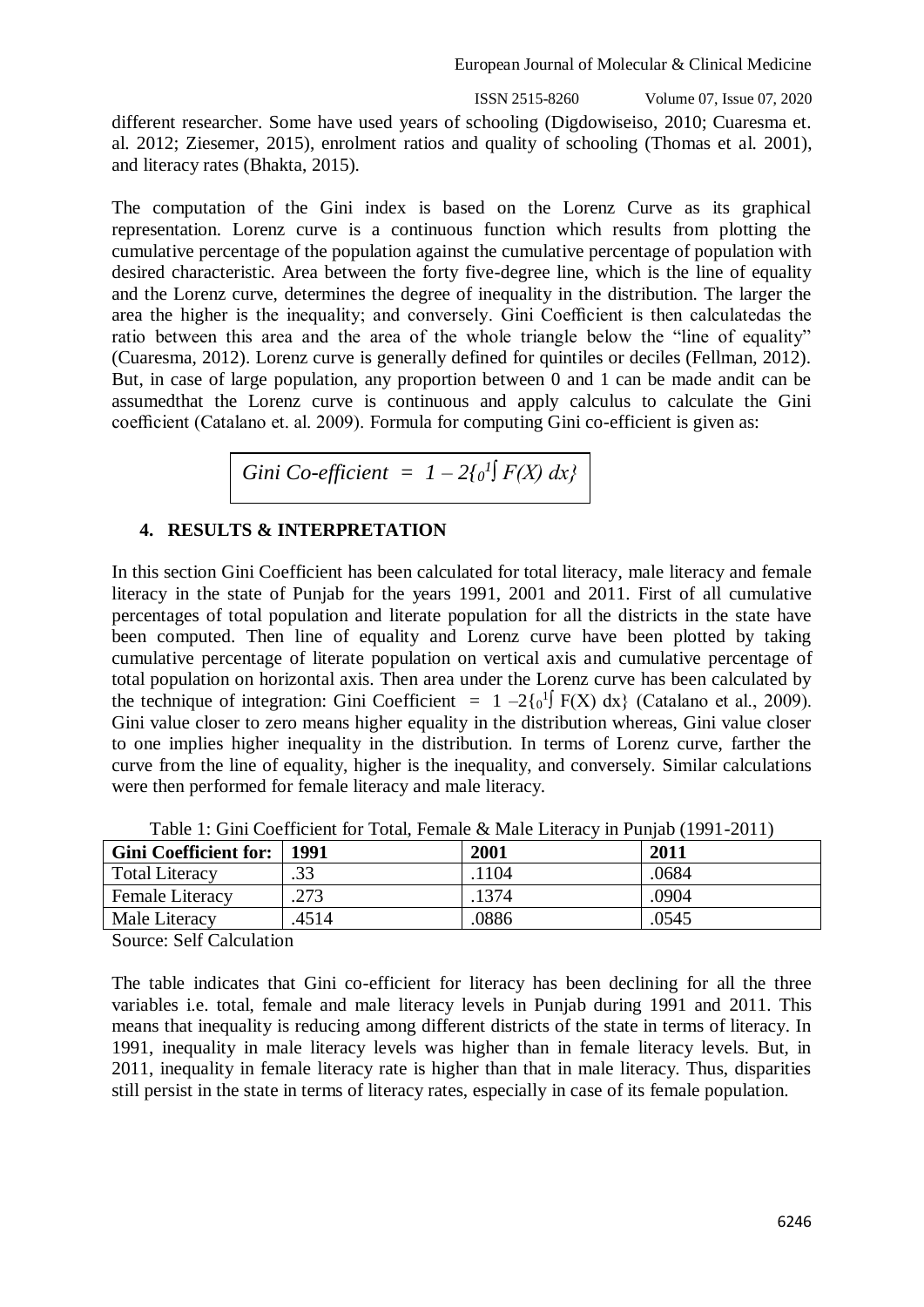ISSN 2515-8260 Volume 07, Issue 07, 2020 Figure 1: Trends in Gini Coefficient for Total, Female and Male Literacy in Punjab (1991- 2011)



It is clear from the figure that Gini coefficient had been falling both for male as well as for female literacy in Punjab during the period 1991 to 2011. Thus, the first hypothesis has been rejected and therefore, regional disparity in literacy rates in Punjab is time variant. But, the rate of fall has slowed down for both. Moreover, the second hypothesis has also been rejected as the rate of fall had been much slower in case of female literacy than in the case of male literacy, thereby leading to educational inequality still higher among female population in different districts of the state than among the male population.

## **5. CONCLUSION**

Thus, it can be concluded that regional inequalities in context of literacy still persist in Punjab, and more so in case of female population. Similar results were propounded by Lal (2019), Kaushik (2018) and Pushkarna (2017) in studies related to rural-urban divide in Punjab in terms of literacy rate. Further, the fall in regional inequality in literacy is in consonance with the studies at national level (e.g., Bhakta, 2015), which asserted that though regional gaps still existed in India, those were reducing with time.

The above analysis indicates that though the literacy levels have increased in Punjab during 1991 to 2011, but the discriminations still subsist many are still deprived of their basic right of education. This is not a healthy state of affairs as such inequities brew tensions and clashes in the society and harm its harmony, which is sin-qua-non for economic advancement. Therefore,the goal of universal education should be pursued ever aggressively. Underperforming districts should be identified andexcessive stress be laidon improvement of literacy rates in laggard areas and districts in the state. Even when the school education has been made free, the poor send their children to work rather than schools so as to earn money. Extra financial assistance can be given to such weaker sections of the society. But, most importantly an attitudinal change is urgently and seriously called for to transform the existing state of affairs. Only a change in outlook towards education can bring the desired improvement in literacy rates in general and female literacy rates in particular.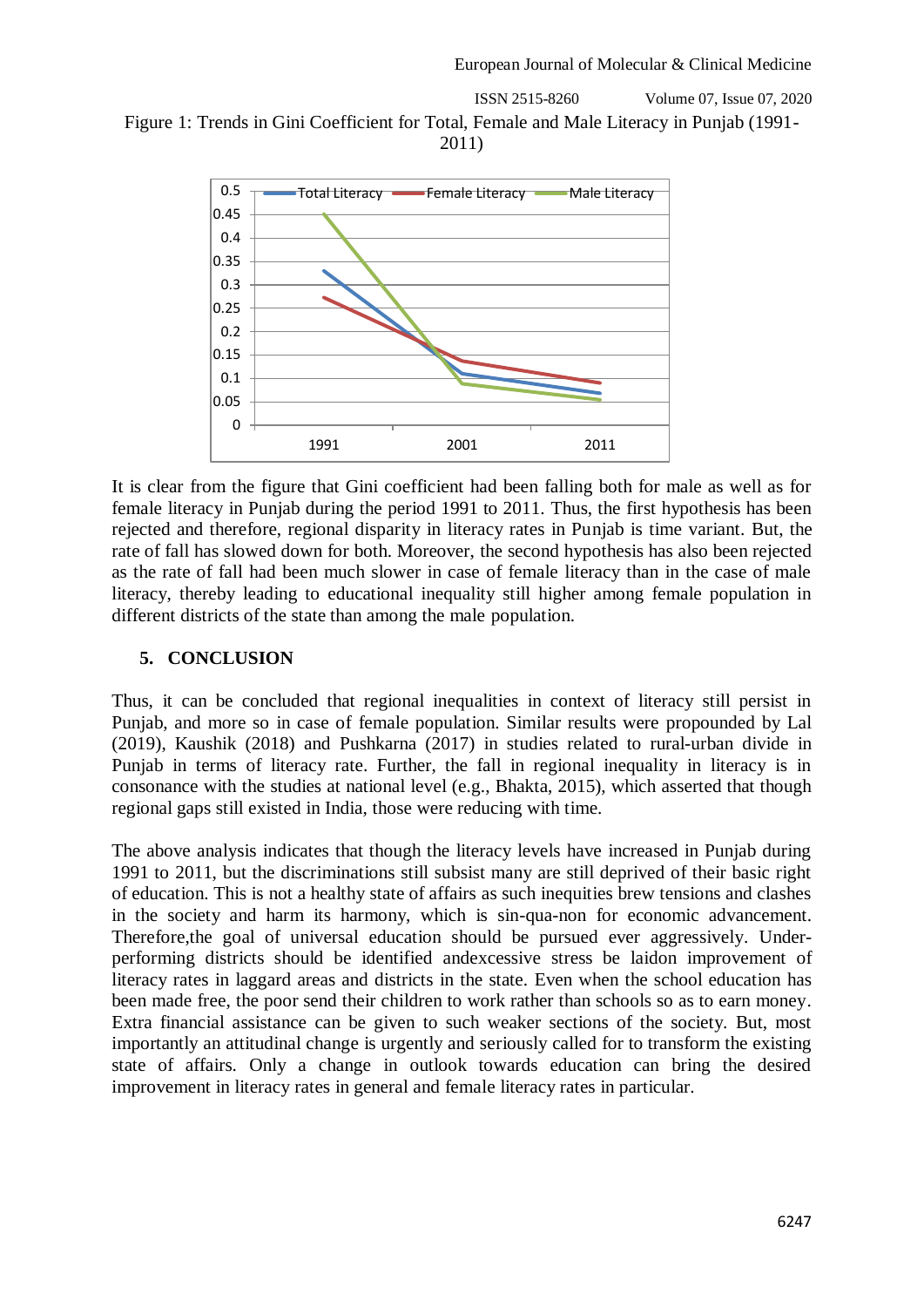**6. REFERENCES**

ISSN 2515-8260 Volume 07, Issue 07, 2020

- [1] Bhakta, R. (2015). Educational Attainment of Young Adults in India: Measures, Trends & Determinants. WP-2015-034 (Indira Gandhi Institute of Development Research). Retrieved from: www.igidr.ac.in/pdf/publication/WP-2015-034.pdf
- [2] Catalano, M. T., Leise, T. L., & Pfaff, T. J. (2009). Measuring Resource Inequality: The Gini Coefficient. *Numeracy*, 2(2). Retrieved from: https://www.researchgate.net/publication
- [3] /45183289
- [4] Cuaresma, J. C., Samir, K. C., & Sauer, P. (2012). Gini Coefficients of Educational Attainment: Age Group Specific Trends in Educational (In)equality. Retrieved from: https://pdfs.semanticscholar.org/6f0a/11c19c00bc78133163fc70a586e6bc136257.pdf
- [5] DiCorrado, E., Kelly, K., & Wright, M. (2015). The Relationship between Mathematical Performance and GDP per Capita. Retrieved from https://smartech.gatech.edu/bitstream/handle/1853/54222/the\_relationship\_between\_mat hematical\_performance\_and\_gdp\_per\_capita\_1.bk-2.pdf
- [6] Digdowiseiso, K. (2010). Measuring Gini Coefficient of Education: The Indonesian Cases. MPRA Paper No. 19865. Retrieved from: http://mpra.ub.uni-muenchen.de/19865/
- [7] Fellman, J. (2012). Estimation of Gini coefficients using Lorenz curves. *Journal of Statistical and Econometric Methods,1*(2), 31-38.
- [8] Goda, T. (2016). Global trends in relative and absolute income inequality.*[Ecos de](http://www.scielo.org.co/scielo.php?script=sci_serial&pid=1657-4206&lng=en&nrm=iso)  [Economía,](http://www.scielo.org.co/scielo.php?script=sci_serial&pid=1657-4206&lng=en&nrm=iso) 20*(42). Doi: [10.17230/ecos.2015.42.3](http://dx.doi.org/10.17230/ecos.2015.42.3)
- [9] Greselin, F., &Zitikis, R. (2018). From the Classical Gini Index of Income Inequality to a New Zenga-Type Relative Measure of Risk: A Modeller's Perspective. *Econometrics, 6*(8). doi: 10.3390/econometrics6010004
- [10] Hanushek, E. A. (2013). Economic Growth in Developing Countries: The Role of Human Capital. Retrieved from https://hanushek.stanford.edu/sites/default/files/publications/Education%20and%20Econ omic%20Growth.pdf
- [11] Kaushik, M. (2018). Urban-Rural Differential in Literacy Rate: A Case Study of Punjab. *Journal of Advances and Scholarly Researches in Allied Education, 15*(11), 526-530.
- [12] Lal, M. (2019). Spatial Pattern of Literacy in Punjab: Rural Urban Differential. *Journal of Advances and Scholarly Researches in Allied Education, 16* (1), 679-682.
- [13] Pegkas, P. (2014). The Link between Educational Levels and Economic Growth: A Neoclassical Approach for the Case of Greece. *International Journal of Applied Economics*,  $11(2)$ , 38-54. Retrieved from https://www2.southeastern.edu/orgs/ijae/index\_files/IJAE%20SEPT%202014%20PEGK AS%207-30-2014%20RV.pdf
- [14] Pushkarna, M. (2017). Literacy Patterns in Punjab: Rural- Urban Differentials. *IOSR Journal Of Humanities And Social Science*, *22*(7), 32-39.
- [15] Sharmila. (2019). An analysis of trends in literacy, differential literacy and spatial pattern of literacy rate in Haryana state, India. *International Journal of Multidisciplinary Education and Research, 4* (3), 12-16.
- [16] Singh, V. (2017). Rural Literacy in Punjab and Haryana: A Comparative Current Scenario and Changes during the Last Four Decades. *International Journal of Science and Research, 6*(6), 717-724.
- [17] Thomas, V., Wang, Y., & Fan, X. (2001). Measuring Education Inequality: Gini Coefficients of Education. Policy Research Working Paper 2525 (The World Bank). Retrieved from: documents.worldbank.org/curated/en/361761468761690314/Measuringeducation-inequality-Gini-coefficients-of-education